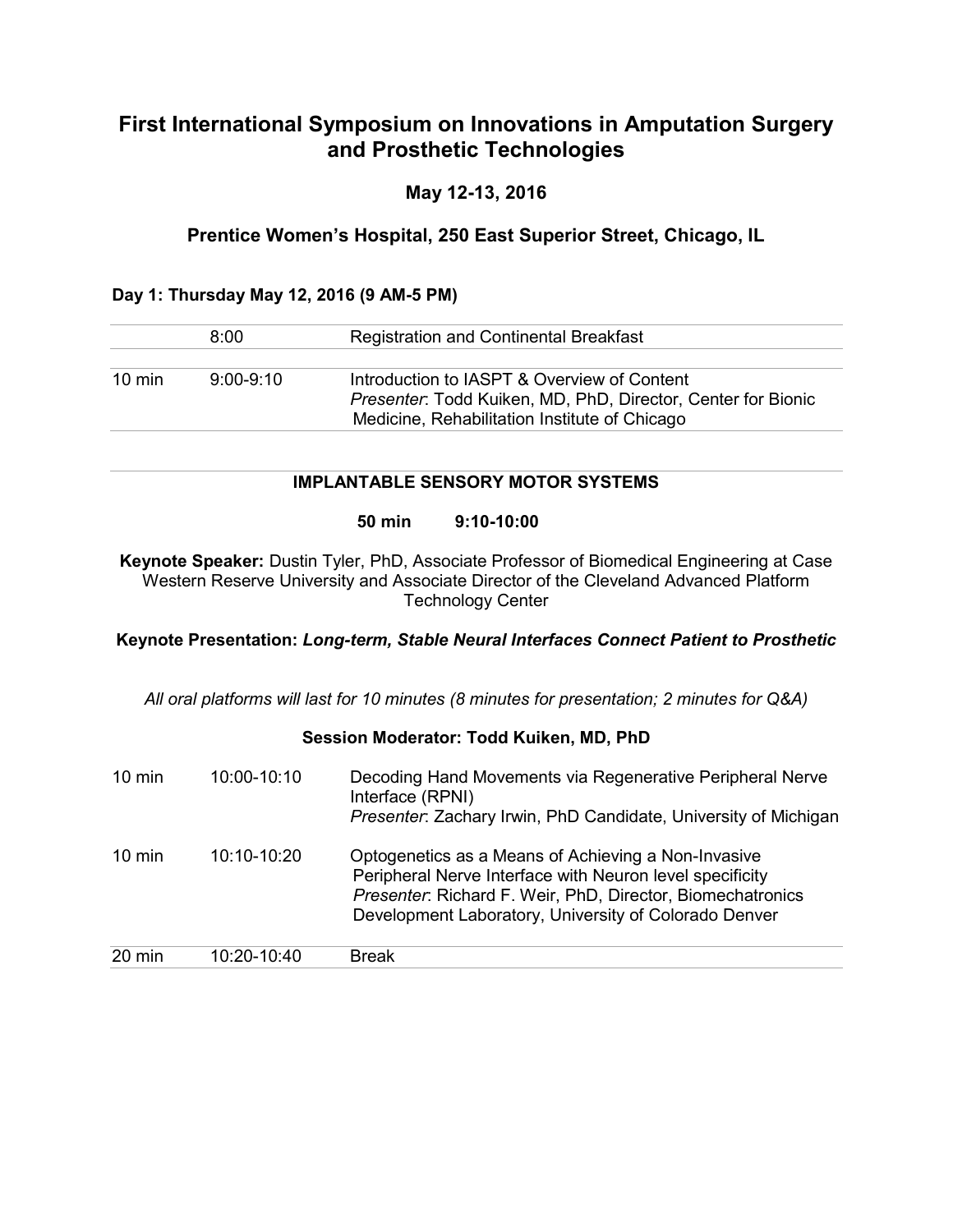### **NEW ADVANCES FOR AMPUTEES – TECHNOLOGY AND PATIENT DESCRIPTIONS**

# **Session Moderator: Todd Kuiken, MD, PhD**

| $10 \text{ min}$ | 12:00-12:10 | Novel Limb Lengthening Device for Amputees<br>Presenter: Todd Kuiken, MD, PhD, Director, Center for Bionic<br>Medicine, Rehabilitation Institute of Chicago                                                                                                                                                                                |
|------------------|-------------|--------------------------------------------------------------------------------------------------------------------------------------------------------------------------------------------------------------------------------------------------------------------------------------------------------------------------------------------|
| $10 \text{ min}$ | 11:50-12:00 | Targeted Sensory Reinnervation in a Transhumeral Amputee<br>Presenter: Ajay Seth, MD, Hand and Upper Extremity Surgeon,<br>Spectrum Orthopaedics                                                                                                                                                                                           |
| $10 \text{ min}$ | 11:40-11:50 | <b>Control of Powered Lower Extremity Prostheses</b><br>Presenter: Levi Hargrove, PhD, Neural Engineering for<br>Prosthetics & Orthotics Lab, Rehabilitation Institute of Chicago                                                                                                                                                          |
| $10 \text{ min}$ | 11:30-11:40 | Transfemoral Amputee with Innovative Thighplasty Procedure<br>Presenter: Todd Kuiken, MD, PhD, Director, Center for Bionic<br>Medicine, Rehabilitation Institute of Chicago                                                                                                                                                                |
| $10 \text{ min}$ | 11:20-11:30 | Modified Angulation Osteotomy for Improved Prosthetic<br>Suspension and Rotational Control in the Transhumeral<br>Amputee<br>Presenter: Jason Souza, MD, LCDR MC USN, Staff Surgeon,<br>Plastic and Reconstructive Surgery, Walter Reed National<br><b>Military Medical Center</b>                                                         |
| $10 \text{ min}$ | 11:10-11:20 | Taking Control: A First-in-Man Demonstration of Intuitive Control<br>Using Implantable Myoelectric Sensors (IMES)<br>Presenter: Paul Pasquina, MD, Colonel in the United States<br>Army Medical Corps and Chief of the Integrated Department of<br>Orthopaedics and Rehabilitation, Walter Reed National Military<br><b>Medical Center</b> |
| $10 \text{ min}$ | 11:00-11:10 | Implantable Myoelectric Sensors (IMES) for Transhumeral<br>Amputees<br>Presenter: Oskar Aszmann, MD, Associate Professor of Plastic<br>and Reconstructive Surgery at the Medical University of Vienna                                                                                                                                      |
| $10$ min         | 10:50-11:00 | Osseointegration for the Transfemoral Amputee<br>Presenter: Rickard Brånemark, MD, PhD, MS, Visiting<br>Associate Professor at the Department of Orthopedic Surgery,<br>University of California, San Francisco                                                                                                                            |
| $10 \text{ min}$ | 10:40-10:50 | Targeted Muscle Reinnervation & Osseointegration for<br><b>Enhanced Prosthesis Control</b><br>Presenter: Benjamin Kyle Potter, MD, FACS, Walter Reed<br><b>National Military Medical Center</b>                                                                                                                                            |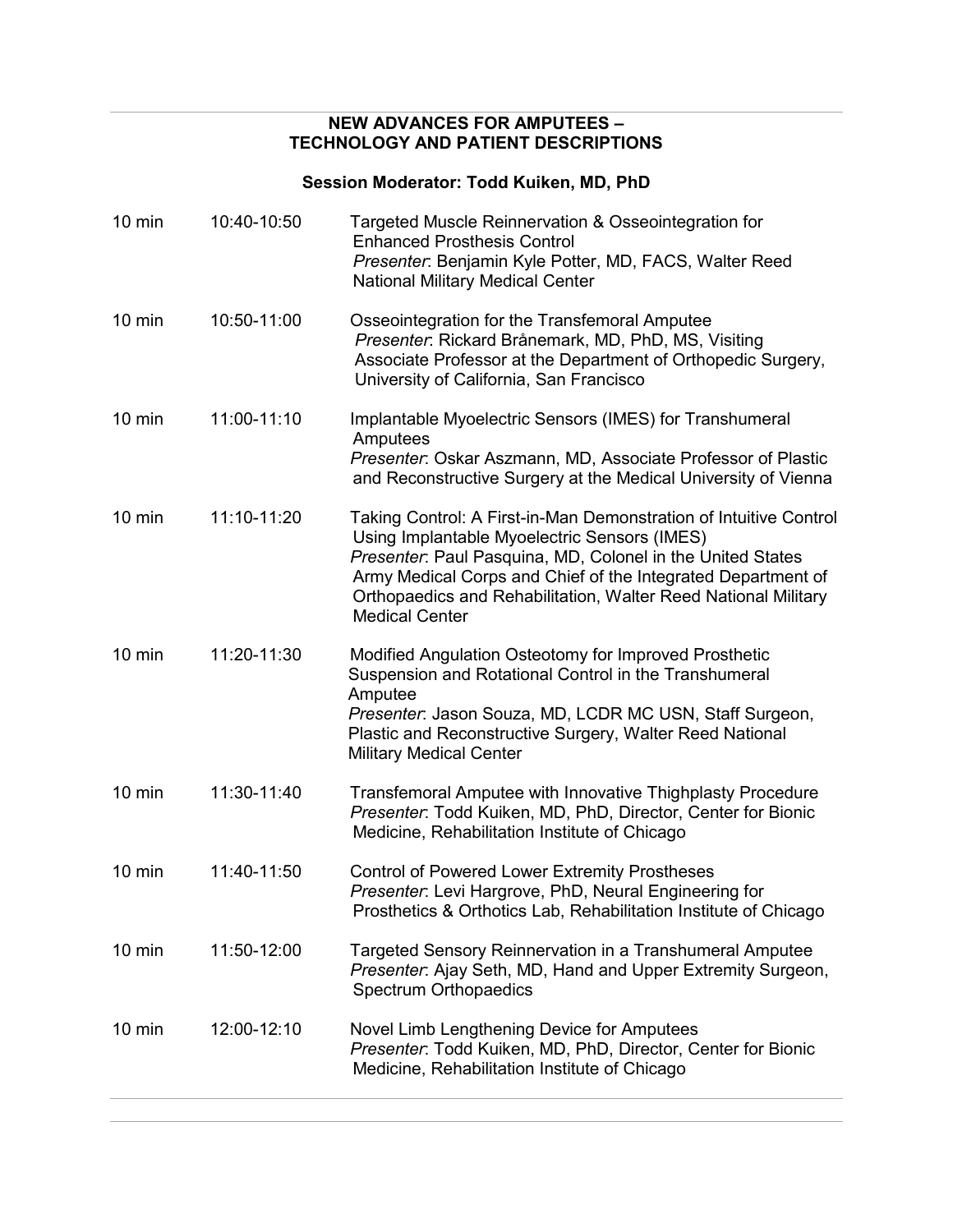| <b>BREAKOUT SESSIONS &amp; CASE PRESENTATIONS</b> |                                                                                                                                                                                                                                                                                                                                                                                                                                                                                                                                                                                                                                                                                                                                                                                                                                                                                                                                                                                                                                                                                                                                                                                                                                                                                              |                                                                                                                                                                                                                                                                                                                                                                                                                                                                                                                                                                                                                                                                                                                                                                                                                                              |  |  |
|---------------------------------------------------|----------------------------------------------------------------------------------------------------------------------------------------------------------------------------------------------------------------------------------------------------------------------------------------------------------------------------------------------------------------------------------------------------------------------------------------------------------------------------------------------------------------------------------------------------------------------------------------------------------------------------------------------------------------------------------------------------------------------------------------------------------------------------------------------------------------------------------------------------------------------------------------------------------------------------------------------------------------------------------------------------------------------------------------------------------------------------------------------------------------------------------------------------------------------------------------------------------------------------------------------------------------------------------------------|----------------------------------------------------------------------------------------------------------------------------------------------------------------------------------------------------------------------------------------------------------------------------------------------------------------------------------------------------------------------------------------------------------------------------------------------------------------------------------------------------------------------------------------------------------------------------------------------------------------------------------------------------------------------------------------------------------------------------------------------------------------------------------------------------------------------------------------------|--|--|
| 3 hours                                           | $1:00 - 4:00$                                                                                                                                                                                                                                                                                                                                                                                                                                                                                                                                                                                                                                                                                                                                                                                                                                                                                                                                                                                                                                                                                                                                                                                                                                                                                | Cadaver simulations and patient surgeries will be briefly<br>explained. The attendees will break out into mixed groups and<br>rotate through the following activities:                                                                                                                                                                                                                                                                                                                                                                                                                                                                                                                                                                                                                                                                       |  |  |
|                                                   | <b>Patient Demonstrations</b><br>Igor Spetic (Guest of Dustin Tyler) - Mr. Spetic has a transradial amputation<br>and will demonstrate FINE Array Sensory Feedback.<br>Johnny Matheny (Guest of Todd Kuiken) - Mr. Matheny has a transhumeral<br>amputation. He received the Targeted Muscle Reinnervation procedure and<br>also uses the Zimmer-Biomet implant system.<br>Johnny Maikeh (Guest of Oskar Aszmann) - Mr. Maikeh is a transhumeral<br>amputee who has undergone Targeted Muscle Reinnervation and uses an<br>Implantable Myoelectric Sensors (IMES) system. The patient will demonstrate<br>use of the IMES system.<br>Erik Ax (Guest of Rickard Branemark) – Mr. Ax has a transfemoral amputation.<br>He will demonstrate the OPRA osseointegration system.<br>James Sides (Guest of Paul Pasquina) - Mr. Sides has a below-elbow<br>$\bullet$<br>amputation and will demonstrate an Implantable Myoelectric Sensors (IMES)<br>system.<br>Ernestine Martir (Guest of Todd Kuiken) – Ms. Martir lost her leg above the<br>$\bullet$<br>knee decades ago due to cancer. In 2015, she received a thighplasty<br>procedure that markedly increased her prosthesis function and patient<br>satisfaction.<br>Hope Lewellen (Guest of Levi Hargrove) - Demonstration of transfemoral |                                                                                                                                                                                                                                                                                                                                                                                                                                                                                                                                                                                                                                                                                                                                                                                                                                              |  |  |
|                                                   | $\bullet$<br>Control<br>٠                                                                                                                                                                                                                                                                                                                                                                                                                                                                                                                                                                                                                                                                                                                                                                                                                                                                                                                                                                                                                                                                                                                                                                                                                                                                    | Melissa Loomis (Guest of Ajay Seth) - TMR/TSR demonstration.<br>Cadaver Lab with demonstrations on osseointegration, TMR, angulation<br>osteotomy and residual limb lengthening.<br>Oskar Aszmann, MD, Associate Professor of Plastic and Reconstructive<br>Surgery at the Medical University of Vienna - TMR for Enhanced Prosthesis<br>Terrance D. Peabody, MD, Chair, Department of Orthopaedic Surgery,<br>Northwestern University - Cadaver demo of RIC limb lengthener device<br>Jason Ko, MD, Assistant Professor, Northwestern University, Division of Plastic<br>and Reconstructive Surgery and Department of Orthopedic Surgery-TMR for<br><b>Treatment of Painful Neuromas</b><br>Jason Souza, MD, Staff Surgeon, Walter Reed National Military Medical<br>Center- A new method for angulation osteotomy in transhumeral amputees |  |  |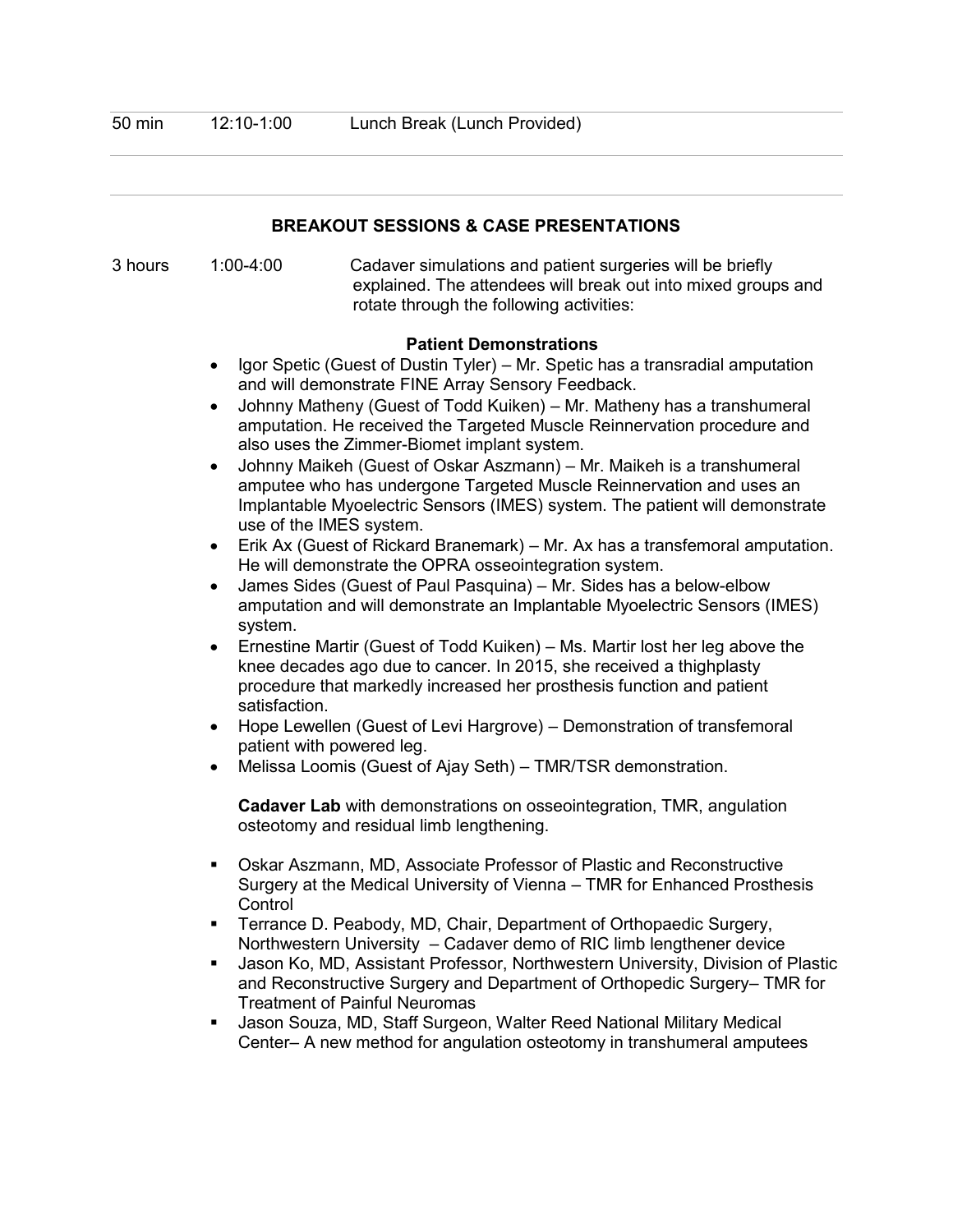## **State-of-the-Art Review**

## **Session Moderator: Todd Kuiken, MD, PhD**

| $20 \text{ min}$ | $4:00-4:20$   | State-of-the-Art Review on Current Upper Limb Prostheses<br>William Hanson, MS, Liberating Technologies, Inc.<br>Please note that this presentation does not<br>$\bullet$<br>qualify for AMA PRA Category 1 Credit(s)™.                                      |
|------------------|---------------|--------------------------------------------------------------------------------------------------------------------------------------------------------------------------------------------------------------------------------------------------------------|
| $20 \text{ min}$ | $4.20 - 4.40$ | State-of-the-Art Review on Current Lower Limb Prostheses<br><i>Presenter</i> : Hans-Willem van Vliet, PhD, Otto Bock Healthcare<br><b>Products</b><br>Please note that this presentation does not<br>$\bullet$<br>qualify for AMA PRA Category 1 Credit(s)™. |
| $20$ min         | $4:40-5:00$   | State-of-the-Art Review on Current Control of Prostheses<br>Presenter: Levi Hargrove, PhD, Rehabilitation Institute of<br>Chicago                                                                                                                            |
| 90 min           | $5:00 - 6:30$ | <b>Poster Session</b><br>Wine & Appetizer reception with exhibitors and poster session<br>Generously sponsored by Ottobock Healthcare Products                                                                                                               |

# **Day 2: Friday May 13, 2016 (8:30 AM – 4:30 PM)**

|                  | 8:00          | <b>Check-in and Continental Breakfast</b>                                                                                                                                                                           |
|------------------|---------------|---------------------------------------------------------------------------------------------------------------------------------------------------------------------------------------------------------------------|
|                  |               |                                                                                                                                                                                                                     |
|                  |               | <b>OSSEOINTEGRATION &amp; OTHER SURGICAL ISSUES</b>                                                                                                                                                                 |
|                  |               | Session Moderator: Benjamin Kyle Potter, MD, FACS                                                                                                                                                                   |
| 60 min           | $8:30 - 9:30$ | Keynote Speaker: Rickard Branemark, MD, PhD, MS<br>Keynote Presentation: Developments in Osseointegration<br>Please note that this presentation does not<br>$\bullet$<br>qualify for AMA PRA Category 1 Credit(s)™. |
| $10 \text{ min}$ | $9:30-9:40$   | About Osseointegrated, Percutaneous Implants for<br>Rehabilitation Following Above-Knee Amputation<br>Presenter: Dora-Lisa Juhnke, MD, Martin Luther Hospital,<br>Germany                                           |
| $10 \text{ min}$ | $9:40-9:50$   | Osseointegrated Percutaneous Implants for Rehabilitation<br>Following Below- Knee Amputation                                                                                                                        |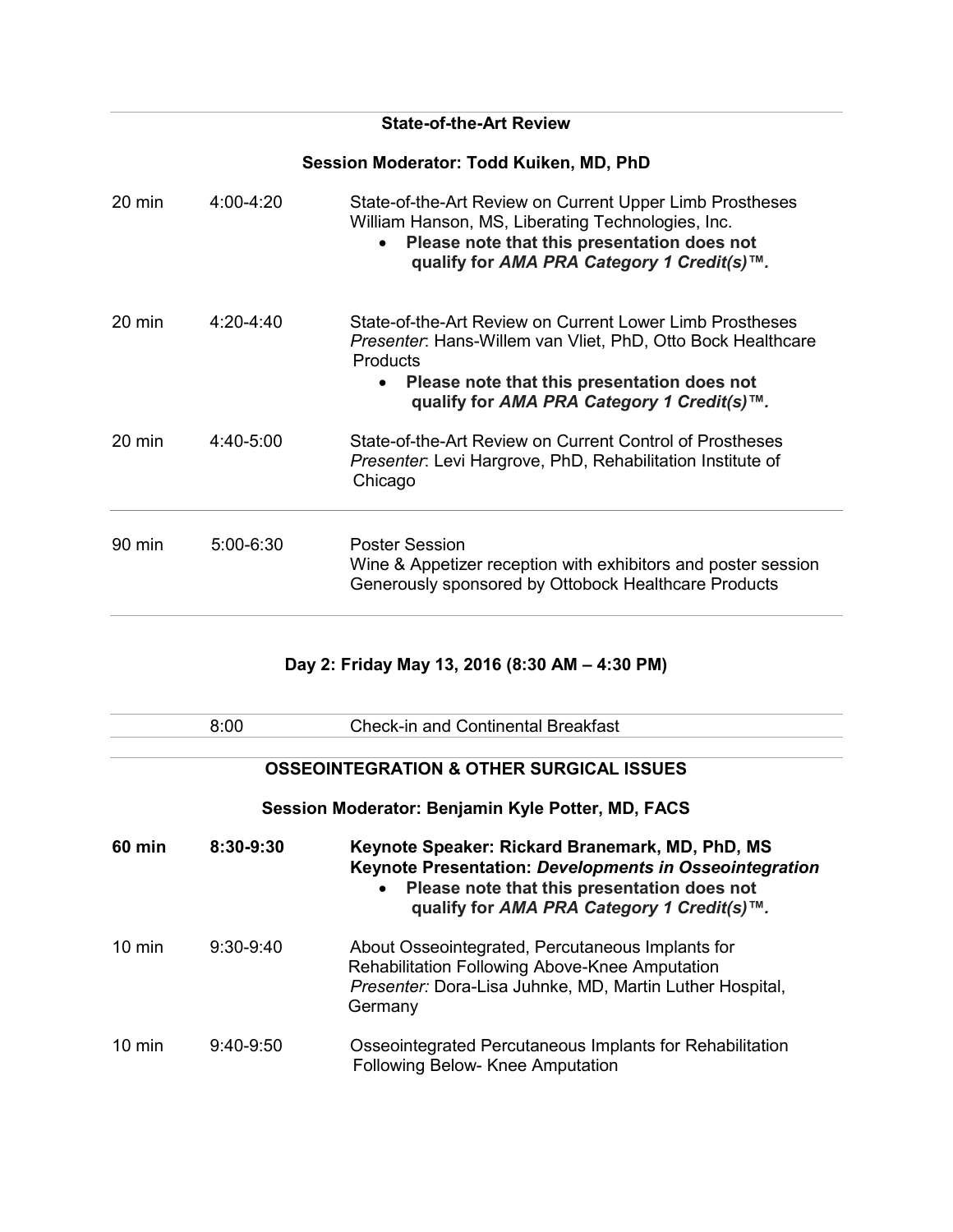|                  |              | Presenter: Horst Aschoff, MD, Clinic for Plastic, Hand and<br>Reconstructive Surgery at SANA Kliniken Lubeck in Lübeck,<br>Germany                                                                                                                                                        |
|------------------|--------------|-------------------------------------------------------------------------------------------------------------------------------------------------------------------------------------------------------------------------------------------------------------------------------------------|
| $10 \text{ min}$ | $9:50-10:00$ | 24-Month In Vivo Evaluation of a Distally Loading Percutaneous<br>Osseointegrated Prosthetic System in a Translational Sheep<br><b>Amputation Model</b><br>Presenter: James Peter Beck, MD, Orthopaedic Research                                                                          |
|                  |              | Laboratory, DVA SLC HCS, Salt Lake City, UT                                                                                                                                                                                                                                               |
| 20 min           | 10:00-10:20  | <b>Break</b>                                                                                                                                                                                                                                                                              |
| $10 \text{ min}$ | 10:20-10:30  | The Good, the Bad and the Ugly of Bone-Anchored Prostheses:<br><b>Guidelines to Assess True Clinical Outcomes</b><br>Presenter: Laurent Frossard, PhD, Queensland University of<br>Technology, Brisbane, Australia                                                                        |
| $10 \text{ min}$ | 10:30-10:40  | New Method of Distraction Implantation in Direct Skeletal<br>Attachment                                                                                                                                                                                                                   |
|                  |              | Presenter: Mark Pitkin, PhD, DSc, Professor of Physical<br>Medicine and Rehabilitation, Tufts University School of Medicine                                                                                                                                                               |
| $10 \text{ min}$ | 10:40-10:50  | In-vitro and in-vivo evaluation of the effect of PVD silver coating<br>on resistance to infection in transdermal SBIP implants with<br>deep porosity<br>Presenter: Maksim Shevtsov, MD, PhD, Russian Academy of<br><b>Sciences</b>                                                        |
| $10$ min         | 10:50-11:00  | Post Limb Reconstruction Strategy for Post Traumatic<br>Amputees (OGAAP-2)<br>Presenter: Munjed Al Muderis, MD, Adjunct Clinical Associate<br>Professor University Of Notre Dame Australia School Of<br>Medicine Sydney                                                                   |
| $10 \text{ min}$ | 11:00-11:10  | The Osseointegration Group of Australia Accelerated Protocol<br>(OGAAP-1) for Two-Stage Osseointegrated Reconstruction of<br>Amputees<br>Presenter: Munjed Al Muderis, MD, Adjunct Clinical Associate<br>Professor University Of Notre Dame Australia School Of<br><b>Medicine Sydney</b> |
| $10 \text{ min}$ | 11:10-11:20  | Improvement in Walking Abilities in Femoral Amputees with a<br>Distal Weight Bearing Implant<br>Presenter: Lluis Guirao, MD, PhD, Service Rehabilitation<br>Hospital of Mataro, Barcelona, Spain                                                                                          |
| $10 \text{ min}$ | 11:20-11:30  | Hand Transplants - Immunomodulatory Protocol for Hand<br>Transplantation<br>Presenter: W.P. Andrew Lee, MD, Professor of Plastic and<br>Reconstructive Surgery, Johns Hopkins Medicine                                                                                                    |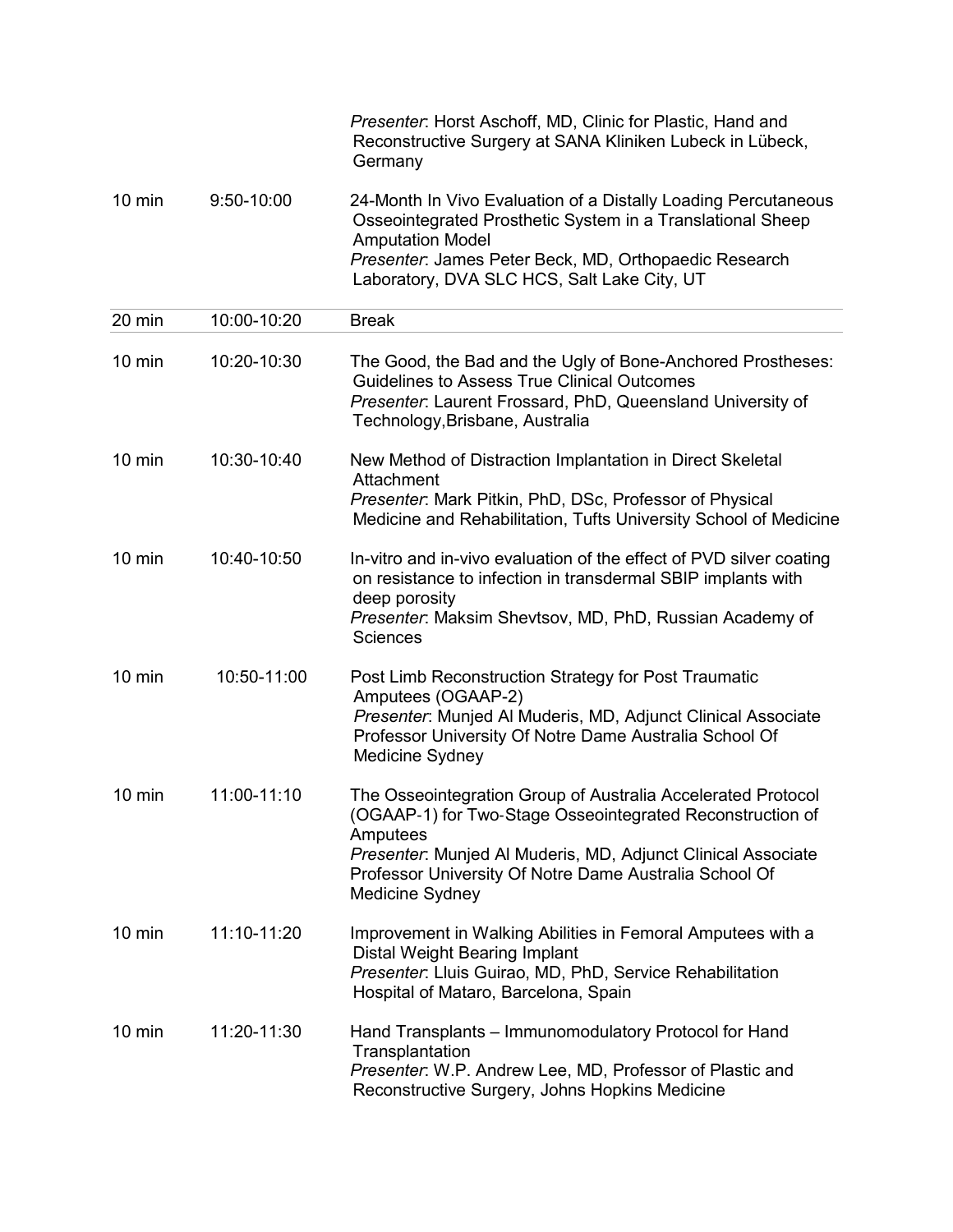| $10 \text{ min}$ | 11:30-11:40   | A Case Series Study of Pattern Recognition for Upper-Limb<br><b>Prosthesis Control</b><br>Presenter: Jack Uellendahl, CP, Hanger Inc.                                                                                             |
|------------------|---------------|-----------------------------------------------------------------------------------------------------------------------------------------------------------------------------------------------------------------------------------|
| $10 \text{ min}$ | $11:40-11:50$ | A comparison of pattern recognition control and direct control of<br>a multiple degree-of-freedom transhumeral prosthesis<br>Presenter: Laura Miller, CP, PhD, Center for Bionic Medicine,<br>Rehabilitation Institute of Chicago |
| $10 \text{ min}$ | 11:50-12:00   | <b>Heterotopic Ossification</b><br>Presenter: Benjamin Kyle Potter, MD, FACS, Director,<br>Musculoskeletal Oncology & Orthopaedic Research Department<br>of Orthopaedics, Walter Reed National Military Medical Center            |
| 60 min           | 12:00-1:00    | Lunch Break (Lunch Provided)                                                                                                                                                                                                      |

#### **TARGETED REINNERVATION/BIONIC SURGERY**

#### **Session Moderator: Jason Ko, MD, Assistant Professor, Northwestern University, Division of Plastic and Reconstructive Surgery and Department of Orthopedic Surgery**

| 60 min           | $1:00 - 2:00$ | Keynote Speaker: Oskar Aszmann, MD<br>Keynote Presentation: 'Bionic Reconstruction' Surgery for<br><b>Transradial Amputees</b>                                                                                                                                                                                     |
|------------------|---------------|--------------------------------------------------------------------------------------------------------------------------------------------------------------------------------------------------------------------------------------------------------------------------------------------------------------------|
| $10 \text{ min}$ | $2:00 - 2:10$ | <b>TMR for Post-Amputation Neuroma Pain</b><br>Presenter: Gregory Dumanian, MD, Chief of the Division of<br>Plastic Surgery, Northwestern University                                                                                                                                                               |
| 20 min           | $2:10 - 2:30$ | Prosthetic Limbs that Feel: Advances in Clinical Translation<br>Through Bi-Directional Multi-Modality Perceptual Integration<br>Presenter: Jacqueline Hebert, MD, FRCPC, Director of the<br>BLINC Lab, University of Alberta and Paul Marasco, PhD,<br>Associate Staff, Cleveland Clinic Lerner Research Institute |
| $10 \text{ min}$ | $2:30-2:40$   | Targeted Muscle Reinnervation in a Skeletally Immature<br>Pediatric Patient with Six Independent Sites<br>Presenter: Brian T. Carlsen, MD, Reconstructive Microsurgeon<br>and Hand Surgeon, Mayo Clinic                                                                                                            |
| $10 \text{ min}$ | $2:40-2:50$   | A Novel Muscle Transfer for Independent Digital Control with<br><b>Myoelectric Prosthesis</b><br>Presenter: Bryan J. Loeffler, MD, OrthoCarolina                                                                                                                                                                   |